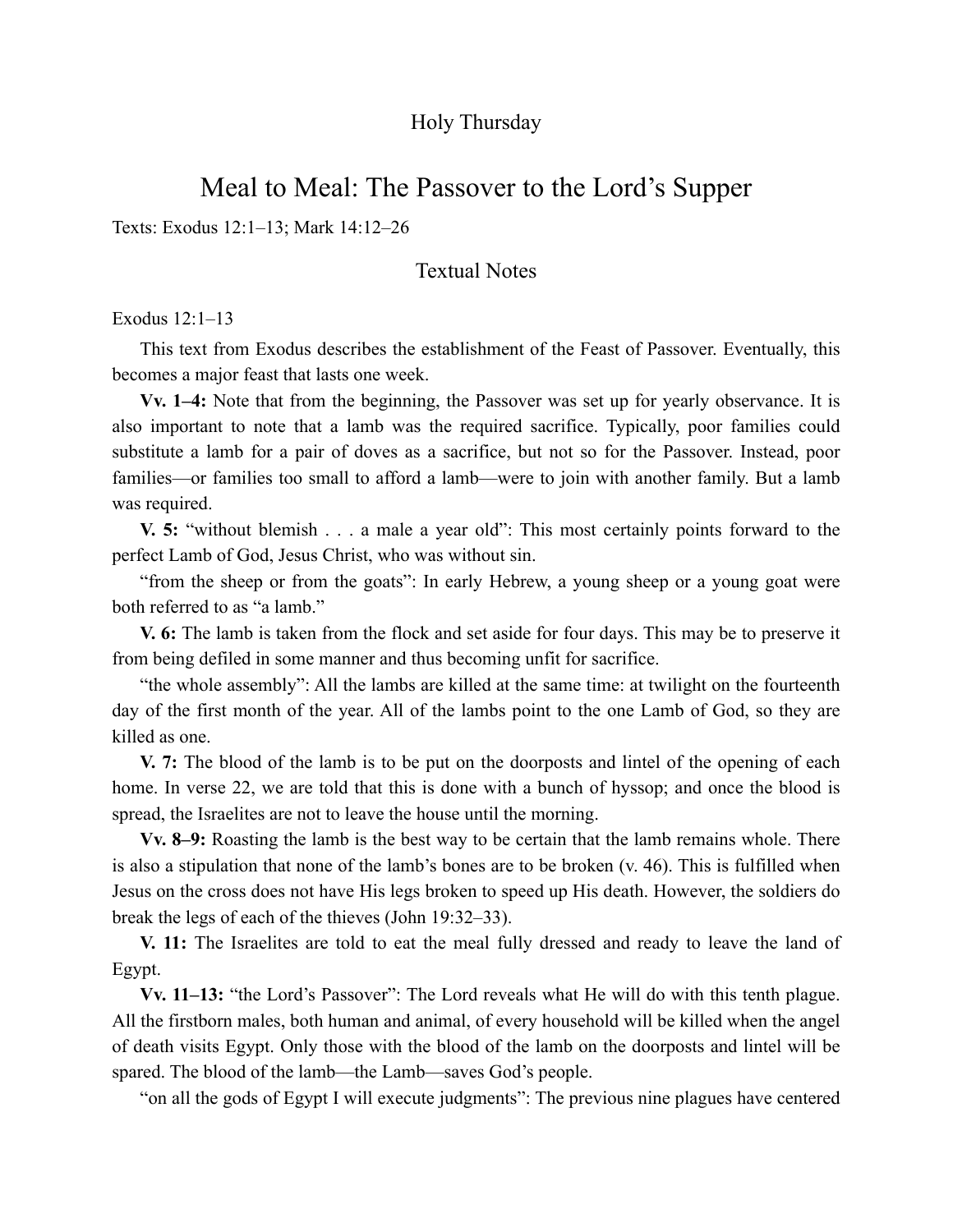on various gods of the Egyptian culture. This tenth plague will kill the firstborn son of Pharaoh. Pharaoh was worshipped like a god in Egypt. Therefore, God killing the son of a 'god' in the plague has interesting connotations for when our God offers up His Son, the Lamb of God who takes away the sins of the world with His precious blood.

#### Mark 14:12–26

**V. 12:** The Passover is also referred to as the Feast of Unleavened Bread. The Jews were to have no leaven in their houses for this week-long festival. The prohibition against leaven reminded them of the unleavened bread carried out of Egypt by the Israelites after the angel of death passed over.

**Vv. 13–16:** There is some question as to whether this is a miraculous occurrence, or if Jesus had set this up in advance. Either way, the main focus is to be on the celebration of the Passover meal and the institution of a new meal.

"upper room": It is possible that the "upper" room is chosen because all worship and communion with God tends to be in elevated places throughout Scripture. High hills, mountains, and the temple all have the shared characteristic of being raised places. This fits with the Hebrew cosmology of heaven being up and hell being down.

**Vv. 17–19:** During the Passover meal, Jesus reveals to His disciples that He will be betrayed by one of the Twelve. This obviously troubles them, but it is interesting that "one after another" asks Jesus, "Is it I?" This tells us that they are not so certain. In the Matthew 26:20–25 account, Judas also asks, "Is it I?" But he does so only after the others have asked first. Perhaps he asks to provide cover for his plan. However, Jesus then identifies him.

**Vv. 22–24:** These are the Words of Institution for the Lord's Supper according to Mark. Some texts have the word "new" before "covenant" which reminds us of Jeremiah 31:31–32. Jeremiah speaks of the Passover as a mark of the old covenant and the Lord's Supper as a mark of the new.

The "real presence" of the Lord's body and blood is made clear with the words "is my."

Taken in conjunction with the other accounts of the institution of the Lord's Supper, it is clear that the meal of the Passover is being replaced by the Lord's meal. All that the Passover points to is soon to be fulfilled by the Lamb of God, and the new covenant will be established.

**V. 25:** "the kingdom of God": Jesus makes it clear that He will be returning to the throne of God in the courts of heaven.

# The Meal Motif

The "Meal" motif in Scripture intersects with several other important and related motifs. One of these motifs is "The Lord Provides"; we see how it is the Lord who is the provider of these important meals. The other motif, the "Mountain" motif, is one of location, which we touched on in the notes for Lent 2. Many of the amazing meals in the "Meal" motif are provided by God on important mountains.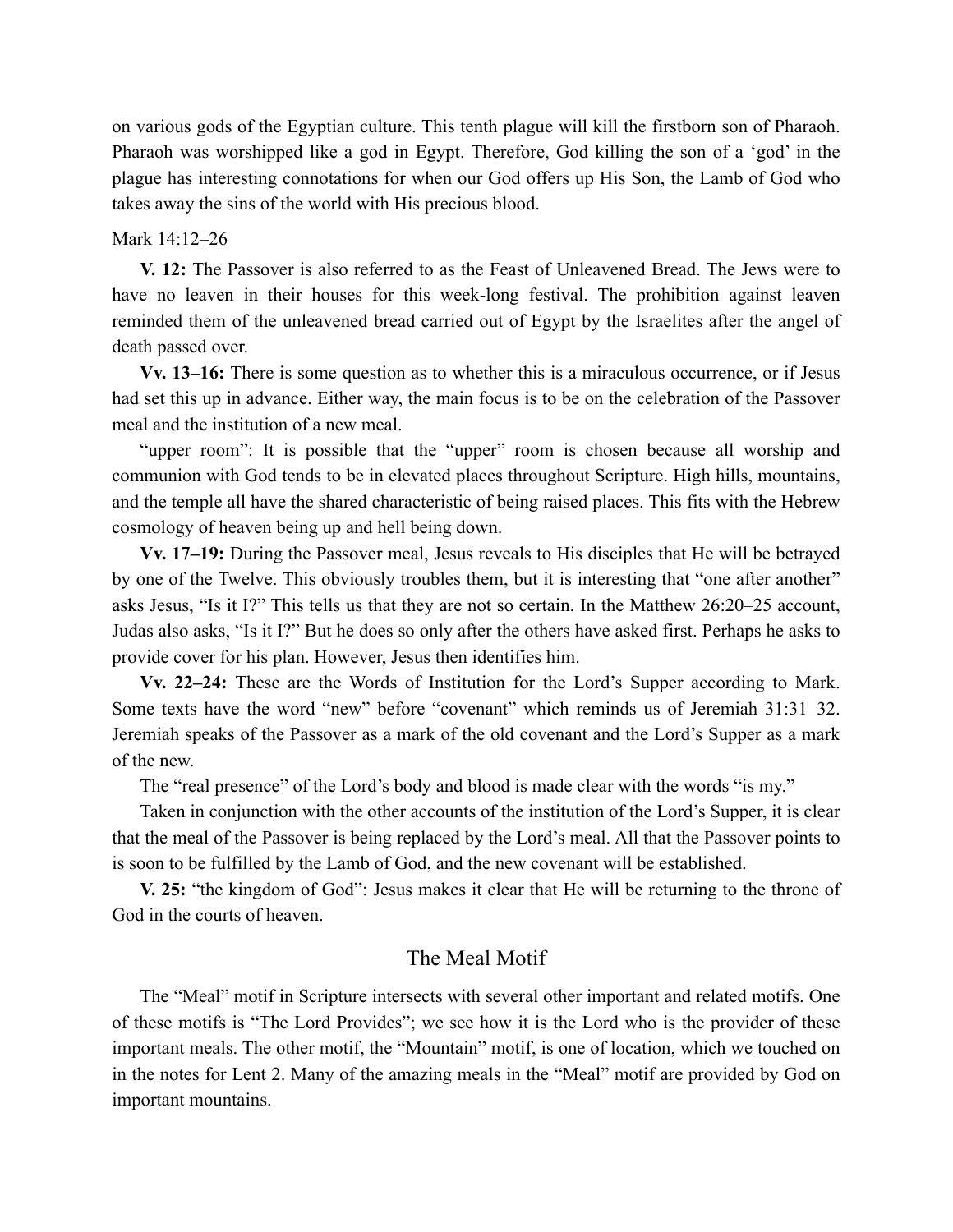In the Garden of Eden, all things needed were provided by God, and this certainly included all of the food necessary to support Adam and Eve. This came to a tragic end as they ate a meal of which they were forbidden to eat. Now, outside the garden, meals would not be so easy to come by. However, even in the midst of this new and difficult reality, the Lord God continued to provide for the needs of His people. His overall provision for the needs of both body and soul is frequently illustrated throughout the Bible in terms of gathering together to eat a meal in the presence of the Holy One, who Himself has provided the feast.

In Exodus 24, Moses, Joshua, Nadab, Abihu, and seventy of the elders of Israel ascend Mount Sinai to feast on a meal in the presence of the Lord. This prepares them to move forward through the wilderness to the Promised Land of Canaan—a land described as flowing with milk and honey, a land where they will eat from vineyards they did not plant and live in houses they did not build,. The Lord will provide this beautiful land of provision.

In Isaiah 25, the prophet speaks of a great eschatological feast on the mountain of the Lord. This feast is provided by God and is an amazing banquet that will be fulfilled when the people gather in the courts of heaven for the marriage feast of the Lamb in His kingdom. These are beautiful pictures of the "Meal" motif.

There are, however, other meals featured in this motif. In our texts, we read of the powerful Passover meal, which then brings us to the Lord's Supper where the Lamb of God provides His own flesh and blood as the feast. In the wilderness, the Lord provided manna and quail. Then, in His ministry, Jesus fed five thousand people on a mountain slope with bread and fish—bread and fish which He multiplied so that there would be enough. There is also the feeding of the four thousand in the Gospels. The Lord is always providing these great feasts that pull the eyes heavenward in remembrance of the holy place that awaits the faithful.

#### Sermon

Thousands upon thousands of lambs—buckets upon buckets of blood—this is the history of the Passover. Long ago, in the land of Egypt, in a land of exile, in a land of slavery, the Israelites suffered under the iron fist of Pharaoh. This line of pharaohs had forgotten the saving work of Joseph and how he had delivered Egypt from the devastating famine. So, they had enslaved the Hebrew people to do the pharaohs' manual labor—to build their cities and erect their monuments. Terrible hardships, brutal labor, and despair were the lot of the Hebrew people. They groaned under the burdens placed upon them, they suffered under harsh taskmasters, and they cried out to the Lord in their misery. And the Lord God heard their cries, and He remembered His covenant. He sent His servant Moses to bring the people out. He sent Moses to be a mediator between God and Pharaoh, to free the people of Israel from the hand of slavery, to break their yoke of bondage, and to deliver them from the land of exile. Easier said than done!

Pharaoh was a stubborn man. Plague after plague only served to harden his heart further. One plague after another, and yet he stubbornly refused to submit to the will and power of God. But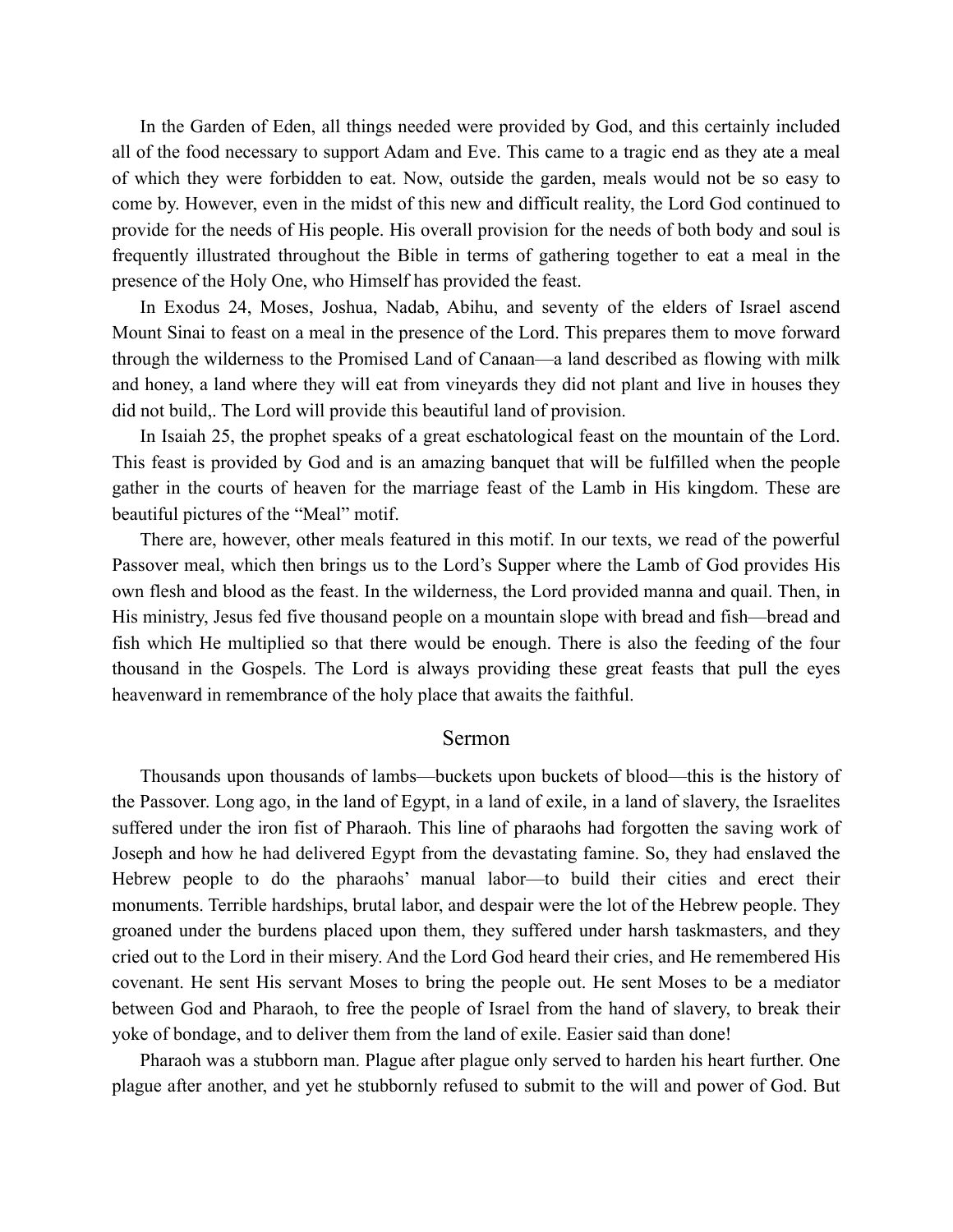God had a plan—a final plague—a plague that pointed to His grace promised in the covenant. In preparation, the Israelites were told to take a lamb from their flocks—the best lamb, a male without blemish or spot, a perfect specimen—one lamb for each family. Then, they were to sacrifice the lamb and spread its blood above and around the door to their homes. Why? There was one more plague to come, and this blood would protect and save their firstborn males the angel of death. The blood of the lamb would save them from the plague of death that God would bring upon the people of Egypt.

That very night, the angel of death visited Egypt, and the firstborn male in every family died. Even the firstborn male of every livestock died. All the firstborn males, from the house of the lowest slave to the house of Pharaoh, died. Great wailing and mourning went up from the land of Egypt as they counted their dead. There was no escaping this terrible, avenging angel of death only the blood of a lamb could save you. Every door of every house that dripped with blood was passed over. It was the blood of the lamb that saved the Israelites from death. Pharaoh gave up, and the people of God came out of Egypt. And so, each year the people of Israel were commanded to celebrate this great rescue, to once again sacrifice a lamb and smear its blood as they remembered the Passover, as they remembered the rescue and deliverance accomplished by the blood of the lamb.

Thousands and thousands of lambs later—after buckets and buckets of blood had been smeared, Jesus gathers with His disciples in the Upper Room to celebrate the Passover meal. They eat, they drink, they remember the great salvation God worked for His people as He brought them out of Egypt—delivering Israel from the land of their suffering and ending their exile in a foreign land. Then, Jesus says, "I have something new for you." Jesus Christ, the Lamb of God who takes away the sin of the world, takes bread, gives thanks, and gives it to His disciples. "This is My body." Then, He takes the cup, drinks, gives thanks, and passes it to His disciples. "This is My blood."

The Old Testament sacrament of the Passover is now fulfilled and replaced by the New Testament Sacrament of the Lord's Supper. The blood of thousands upon thousands of lambs reaches its fulfillment, replaced by the blood of one Lamb who takes away the sin of the whole world, Jesus Christ. All of those lambs, the best from each flock, lambs without blemish or spot, are fulfilled and replaced by the perfect, pure, and holy Son of God. The salvation, the deliverance from the land of slavery and exile is fulfilled, replaced by salvation from the slavery to sin and death. A return from exile, out of the land of bondage into a new freedom—a new covenant.

One holy meal to another, one precious sacrament to another, one blood rescue to another; this is the story, the salvation history, of God's people. This is the journey: the return from exile for the children of God. From the land of slavery to sin and death, through the waters of Baptism, into the Upper Room to receive the true body and blood of our Savior Jesus Christ—a great journey, a new meal, a new sacrament, and a new covenant in Christ.

And we are the people of this new covenant. We are the people called out of the land of exile.